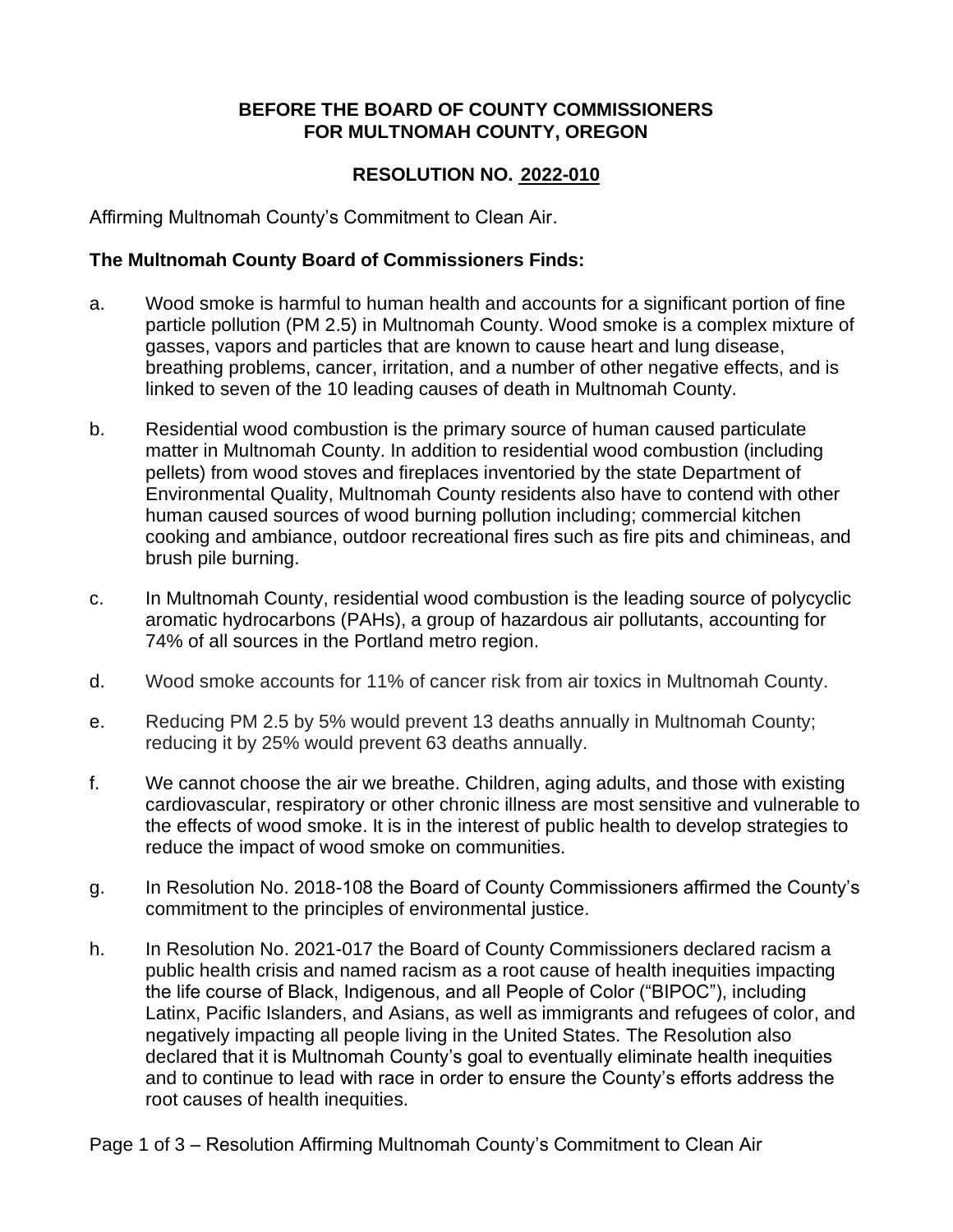- i. Disproportionate exposure to air pollution is part of the public health crisis of racism, contributing to large racial disparities in illness and premature death. Nationally, according to EPA's National Center for Environmental Assessment, Black Americans are exposed to 1.54 times more PM 2.5, those in poverty had 1.35 times higher burden, and non-Whites had 1.28 times higher burden than did the overall population.
- j. Chronic exposure to PM 2.5 has also increased the mortality and morbidity of the COVID-19 global pandemic. Exposure to PM 2.5 has been shown to be predictive of COVID-19 mortality, with a one microgram increase in PM 2.5 associated with an 8% increase in the COVID-19 death rate.
- k. Burning wood is harmful for the climate, releasing stored carbon dioxide in one quick burst, in addition to releases of methane, nitrous oxide and black carbon (or soot), all of which have potent short-term warming impact.
- l. Burning wood is inconsistent with the vision of clean air and a healthy climate, and to achieve this vision all sources of human caused combustion will need to be eliminated.
- m. Multnomah County is the Local Public Health Authority. A core responsibility of the Local Public Health Authority is to adopt ordinances necessary to administer any public health matter not expressly preempted by Oregon law.

## **The Multnomah County Board of Commissioners Resolves:**

- 1. The Multnomah County Board of Commissioners believes that all people who live, work, or visit Multnomah County should be able to breathe clean air, everywhere, at all times.
- 2. It is the policy of Multnomah County to limit, to the extent practicable, human sources of air pollution through targeted interventions that will limit pollution from wood burning.
- 3. It is the policy of Multnomah County to strive for ambient air quality concentrations that are aligned with the benchmarks set out by the World Health Organization for fine and coarse PM; Fine particulate matter (PM2.5) 5 μg/m3 annual mean, 15 μg/m3 24-hour mean; Coarse particulate matter (PM10) 15 μg/m3 annual mean, 45 μg/m3 24-hour mean.
- 4. It is the policy of Multnomah County to prioritize reducing the cumulative burden of air pollution, in particular from wood burning, in environmental justice communities.

/// /// ///

/// /// ///

/// /// ///

/// /// ///

/// /// ///

/// /// ///